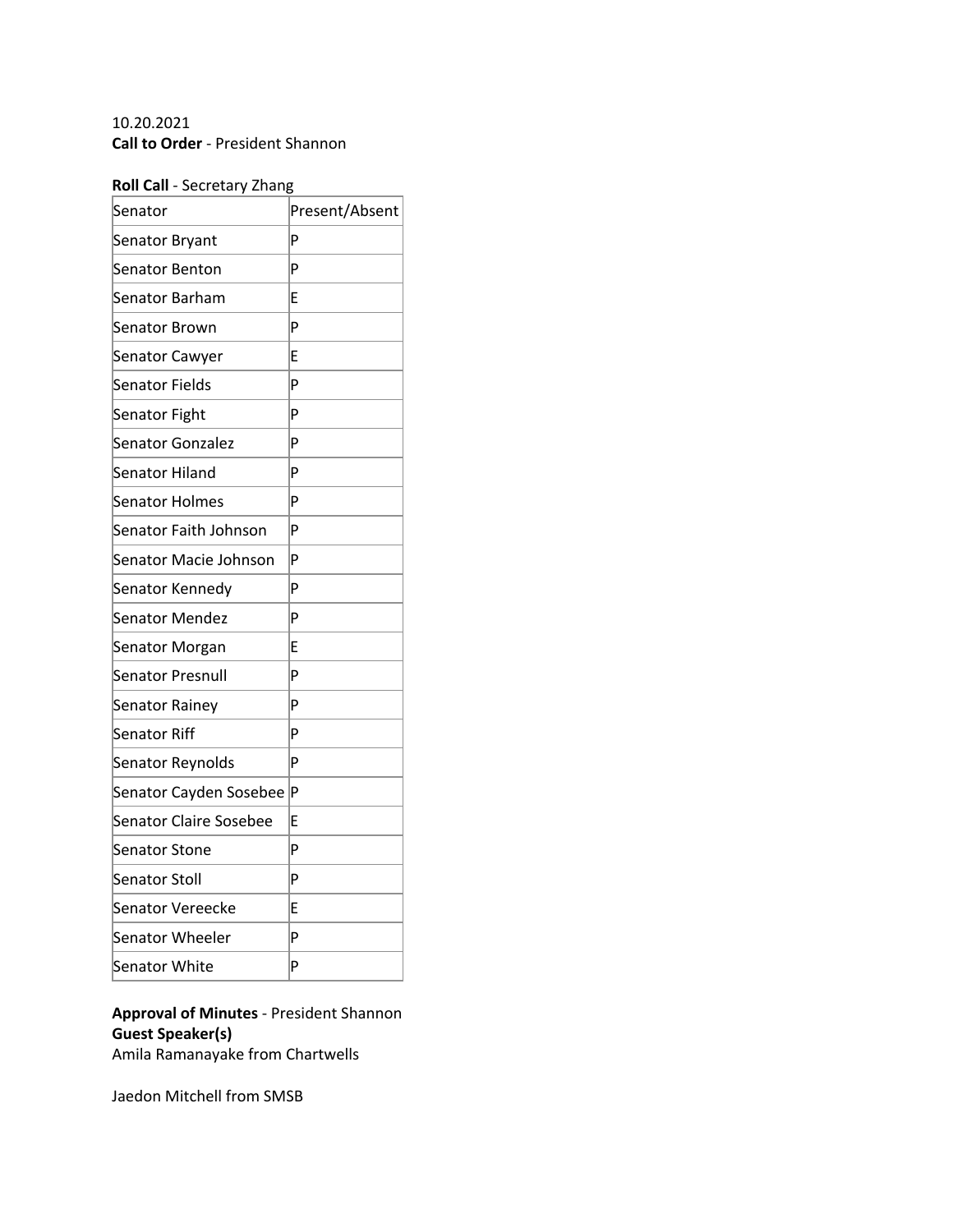#### **Officer Reports**

- Secretary of Diversity and Inclusion— Secretary Vasquez
	- o Report:
		- § Happy International Pronoun Day! DDI and CSS is hosting a tabling event at the bell tower from 12 pm to 2 pm! Go pick up a button with your pronouns on it or you have the option make your own as well!
		- Zeta Phi Beta Sorority, Inc is having Pie a Zeta today 11 to 1:30 outside the Caf.
		- My Bill has been updated for today's meeting
- Secretary of Community Outreach— Secretary Hitt
	- o Report:
		- Party at the Tower is this Friday @3 PM
			- Service hour opportunity
				- o Text me @501.545.1511
- Secretary of Public Relations— Secretary Burgess
	- o Report:
		- October 27<sup>th</sup> Senate Pictures! (NEXT WEDNESDAY)
		- **■** Instagram Story Takeovers Have Began
		- Send Pictures from Jerry Day to me
		- Time Out for Tech NOV 4<sup>th</sup> 8:00AM-9:30AM in the Student Union
			- Interested in being an SGA Representative?
				- o Text me **Today @** 501-253-4399
- Secretary of Internal Affairs— Secretary Zhang
	- o Report:
		- Polo for all the new senators should be here soon
		- Vote for homecoming king and queen at presence
		- § A power point presentation about Robert's rule of order will go over in the next meeting
- Secretary of Student Development— Secretary Freeman
	- o Report:
		- No Report
- Secretary of Finance and Administration— Secretary Bolen
	- o Report:
		- § Updated balance: \$9,621.82 as of 10.18.21
		- Subject to change if bills are passed today
- Vice President— Vice President Wright
	- o Report:
		- Senator of the colleges, reach out to the dean of your college and set up a meeting
		- Template on attachments